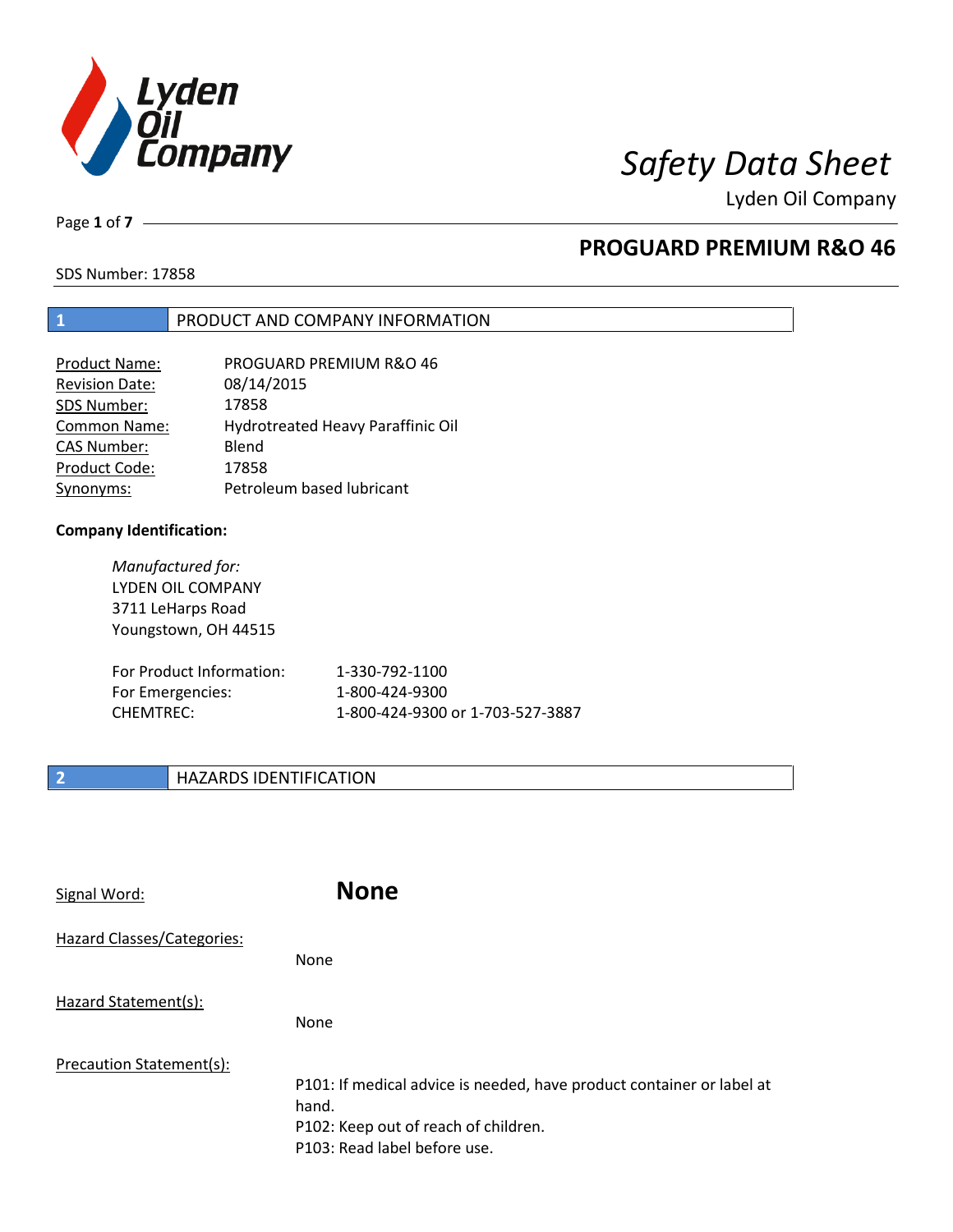

Lyden Oil Company

Page **2** of **7**

# **PROGUARD PREMIUM R&O 46**

SDS Number: 17858

Other Hazard Statement(s):

Repeated exposure may cause skin dryness or cracking.

|  | COMPOSITION / INFORMATION ON INGREDIENTS |  |
|--|------------------------------------------|--|
|--|------------------------------------------|--|

Ingredients:

*Mixture of the substances listed below with nonhazardous additions.* 

| <b>Chemical Name</b>                                      | <b>CAS Number</b> | Percentage |
|-----------------------------------------------------------|-------------------|------------|
| Distillates (petroleum), solvent-dewaxed heavy paraffinic | 64742-65-0        | >99        |
| Additives                                                 | Proprietary       |            |

*\*Any concentration shown as a range is to protect confidentiality or is due to batch variation.*

| $\overline{\phantom{a}}$ | FIRST AID MEASURES |
|--------------------------|--------------------|
|                          |                    |

## Description of First Aid Measures:

| Inhalation:   | If symptoms develop, move victim to fresh air. If symptoms persist,<br>obtain medical attention.                  |
|---------------|-------------------------------------------------------------------------------------------------------------------|
| Skin Contact: | Wash with soap and water. Remove contaminated clothing and wash<br>before reuse. Get medical attention if needed. |
| Eye Contact:  | Rinse opened eye for several minutes under running water. If<br>symptoms persist, consult medical attention.      |
| Ingestion:    | Rinse mouth with water. If symptoms develop, obtain medical<br>attention.                                         |

Symptoms and Effects, both acute and delayed:

No further relevent data available.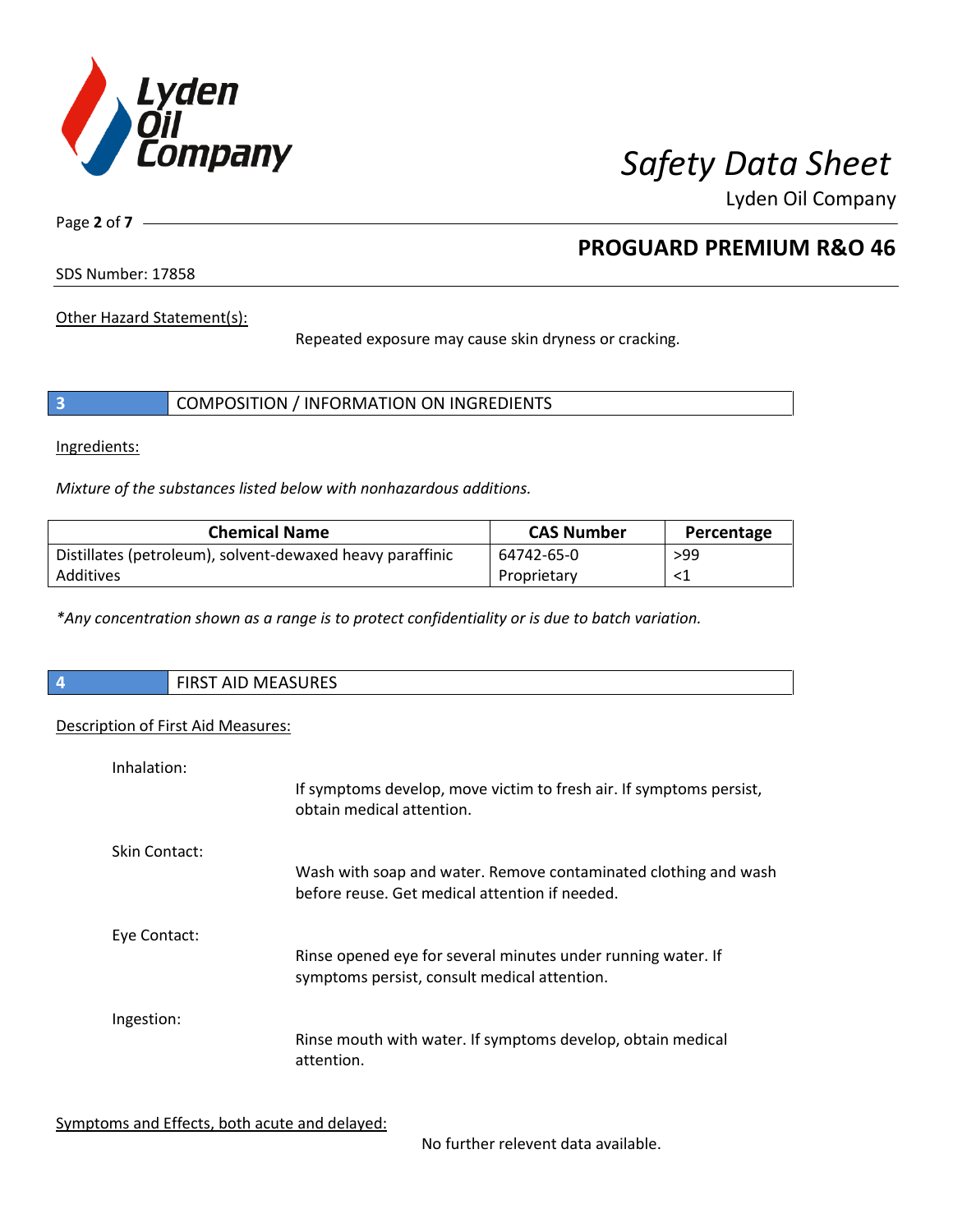

**PROGUARD PREMIUM R&O 46**

Lyden Oil Company

SDS Number: 17858

Page **3** of **7**

Recommended Actions:

Treat symptomatically. Call a doctor or poison control center for guidance.

| 5                                 | <b>FIRE FIGHTING MEASURES</b>             |                                                                                                                                                                                                   |
|-----------------------------------|-------------------------------------------|---------------------------------------------------------------------------------------------------------------------------------------------------------------------------------------------------|
|                                   | Recommended Fire-Extinguishing Equipment: | Use dry powder, foam, or carbon dioxide fire<br>extinguishers. Water may be ineffective in fighting<br>an oil fire unless used by experienced fire fighters.                                      |
| Possible Hazards During a Fire:   |                                           | Hazardous combustion products may include: A<br>complex mixture of airborne solid and liquid<br>particulates and gases (smoke). Carbon monoxide.<br>Unidentified organic and inorganic compounds. |
|                                   | <b>Recommendations to Firefighters:</b>   | No special measures required.                                                                                                                                                                     |
| $6\overline{6}$                   | <b>ACCIDENTAL RELEASE MEASURES</b>        |                                                                                                                                                                                                   |
| <b>Personal Precautions:</b>      |                                           | Avoid contact with skin, eyes, and clothing.<br>Keep away from sources of ignition.                                                                                                               |
| <b>Emergency Procedures:</b>      |                                           | Contain spilled material, collect in suitable and<br>properly labled containers.                                                                                                                  |
| <b>Environmental Precautions:</b> |                                           | Do not allow to reach sewage system or any water<br>course.<br>Do not allow to enter ground waters.                                                                                               |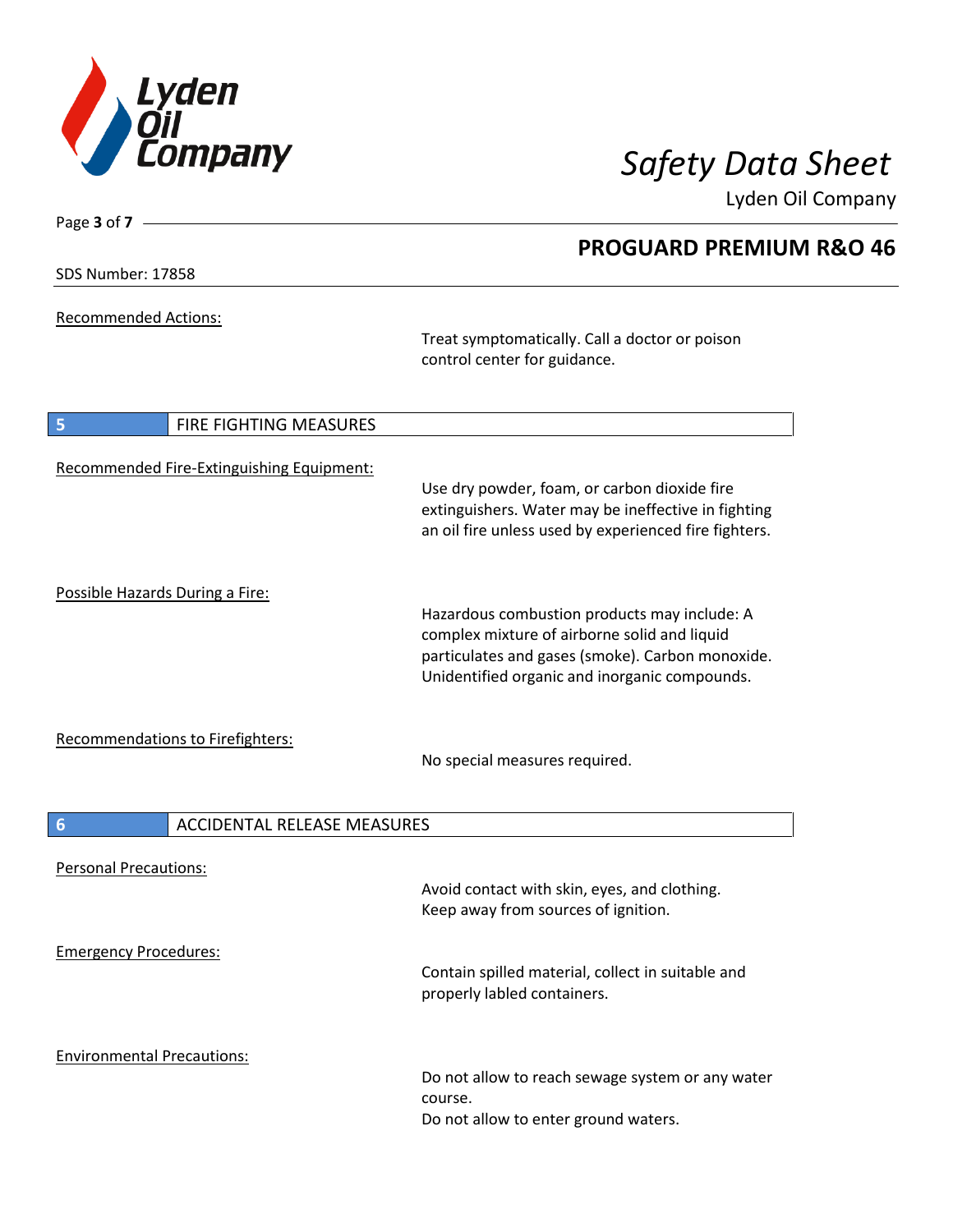

**PROGUARD PREMIUM R&O 46**

Lyden Oil Company

SDS Number: 17858

Page **4** of **7**

Cleanup Procedures:

Pick up excess with inert absorbant material.

**7** HANDLING AND STORAGE Handling Precautions:

Handle with care and avoid spillage on the floor. Do not cut, weld, drill, grind, braze, or solder container.

Storage Requirements:

Keep container tightly sealed. Keep away from sources of ignition.

## **8** EXPOSURE CONTROLS / PERSONAL PROTECTION

### Exposure Limits:

-64742-65-0 Distillates (petroleum), solvent-dewaxed heavy paraffinic (>99%):

ACGIH TLV – Long-term value:  $5mg/m<sup>3</sup>$ OSHA PEL - Long-term value: 5mg/m<sup>3</sup>

## Engineering Controls:

All ventilation should be designed in accordance with OSHA standard (29 CFR 1910.94).

Personal Protective Equipment:

Wash hands before breaks and at the end of work. Use safety glasses and gloves.

## **9** PHYSICAL AND CHEMICAL PROPERTIES

Color: Amber Physical State: Liquid pH: Data not available

Odor: Data not available Odor Threshold: Data not available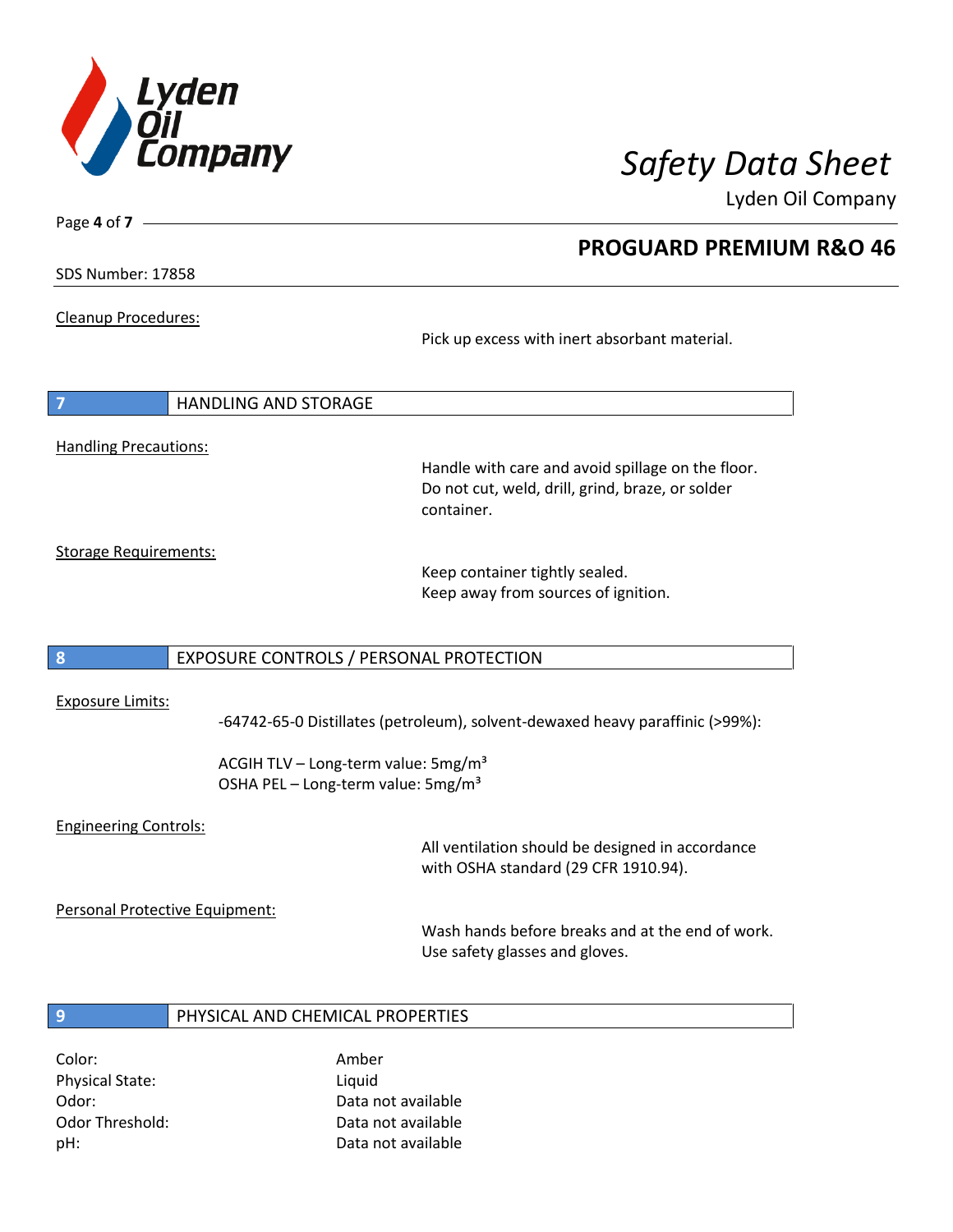

**PROGUARD PREMIUM R&O 46**

Lyden Oil Company

## SDS Number: 17858

Page **5** of **7**

| <b>Melting Point:</b>         | Data not available                     |
|-------------------------------|----------------------------------------|
| <b>Boiling Point:</b>         | $>425^\circ$ F                         |
| <b>Boiling Range:</b>         | Data not available                     |
| Flash Point:                  | 202.02° C / 396.0°                     |
| <b>Evaporation Rate:</b>      | Data not available                     |
| Flammability:                 | Data not available                     |
| Flammability Limits:          | Data not available                     |
| Vapor Pressure:               | Data not available                     |
| Vapor Density:                | Data not available                     |
| <b>Relative Density:</b>      | Data not available                     |
| Solubilities:                 | Insoluble in water                     |
| <b>Partition Coefficient:</b> | Data not available                     |
| Auto-Ignition Temperature:    | $315.6^{\circ}$ C / 600.1 $^{\circ}$ F |
| Decomposition Temperature:    | Data not available                     |
| Viscosity:                    | 46 mm <sup>2</sup> /sec (kinen         |

# 6.0° F (COC Method)  $S$ inematic at 40 $\degree$  C)

## **10** STABILITY AND REACTIVITY

| Stability:                     | Stable under normal conditions.                                  |
|--------------------------------|------------------------------------------------------------------|
| Reactivity:                    | Not reactive under normal conditions.                            |
| <b>Conditions to Avoid:</b>    | Extreme temperature, sparks, open flame, and<br>direct sunlight. |
| <b>Hazardous Reactions:</b>    | No known hazardous reactions.                                    |
| Incompatible Materials:        | No further relevant information available.                       |
| <b>Decomposition Products:</b> | Hazardous decomposition products are not<br>expected to form.    |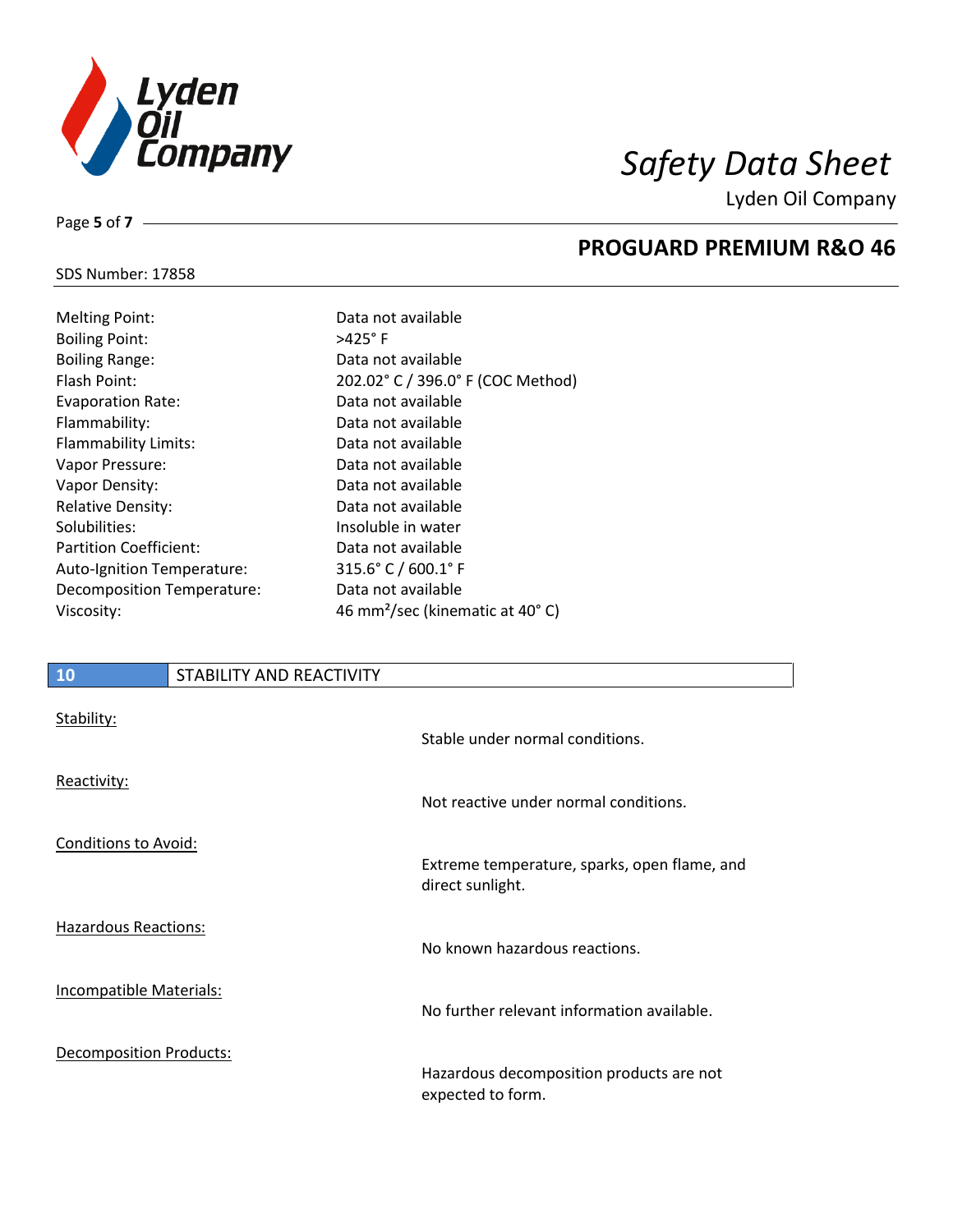

**PROGUARD PREMIUM R&O 46**

Lyden Oil Company

SDS Number: 17858

# **11** TOXICOLOGICAL INFORMATION Routes of Exposure: Skin and eye contact are the primary routes of exposure although exposure may occur following accidental ingestion. Exposure Effects: Repeated skin contact may cause dermatitis or an oil acne. Measures of Toxicity: No test data available. Carcinogenic/Mutagenic Precautions: Non-carcinogenic and not expected to be mutagentic. **12** ECOLOGICAL INFORMATION Ecological Precautions: Avoid exposing to the environment. Ecological Effects: No specific environmental or aquatic data available. **13** DISPOSAL CONSIDERATIONS Disposal Methods: Dispose of waste material in accordance with all local, state, and federal requirements. Disposal Containers: Use properly approved container for disposal. Special Precautions: Do not flush to surface waters or drains.

Page **6** of **7**